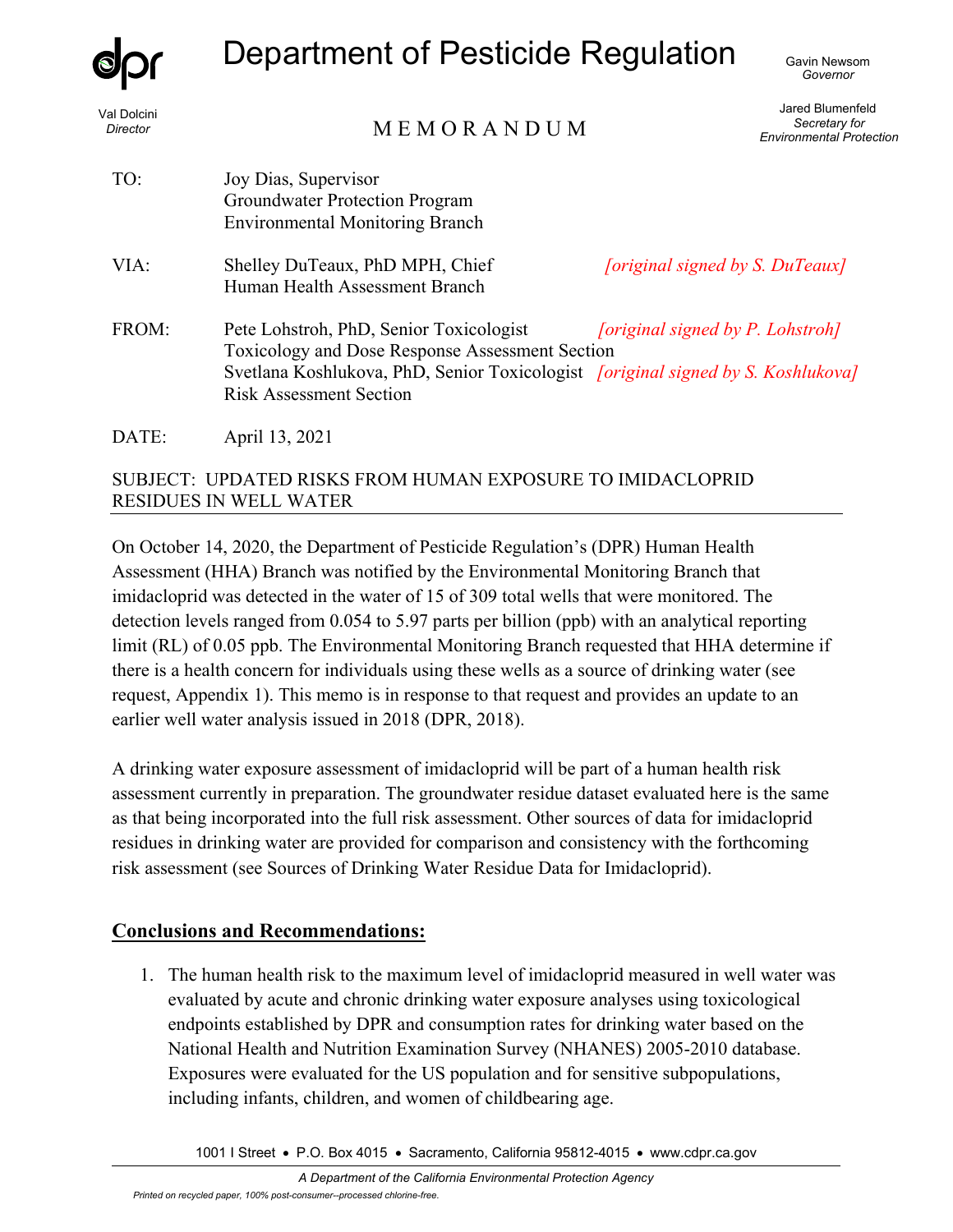- 2. The results indicate that the detected imidacloprid concentrations in California well water, including the highest residue of 5.97 ppb, do not pose acute or chronic health risks to humans.
- 3. Based on this assessment, HHA recommends that imidacloprid detections in California wells be compared to the reference level of 283 ppb established previously (DPR, 2018). Residues higher than this level may pose a health concern and should be sent to HHA for further evaluation.

# **Background**

#### **Technical Name:** Imidacloprid

**Chemical name:** N-[1-[(6-chloropyridin-3-yl)methyl]-4,5-dihydroimidazol-2-yl]nitramide; Chemical Abstracts Service Registry Number (CAS) 138261-41-3 (NIH, 2018)

# **Chemical Structure:**



Imidacloprid is a neurotoxic insecticide that belongs to the class of neonicotinoid pesticides. The toxicity of imidacloprid is largely due to interference of neurotransmission via the nicotinic cholinergic nervous system (DPR, 2006). Exposure to imidacloprid may cause loss of coordination, tremors, decreased activity, reduced body temperature, and coma or death at high doses. Imidacloprid is a Category II (moderate) acute oral toxicant<sup>[1](#page-1-0)</sup> based on its median lethal oral dose in mice  $(LD_{50}$ ; Category II  $LD_{50} > 50 - 500$  mg/kg) (DPR, 2006). In acute, subchronic and chronic studies in rats, mice and dogs, the primary target organs of imidacloprid toxicity

<span id="page-1-0"></span><sup>1</sup> Acute Toxicity Categories. US EPA Label Review Manual Chapter 7: Precautionary Statements. US Environmental Protection Agency, Office of Pesticide Programs, Registration Division. Revised March 2018. <https://www.epa.gov/sites/production/files/2018-04/documents/chap-07-mar-2018.pdf>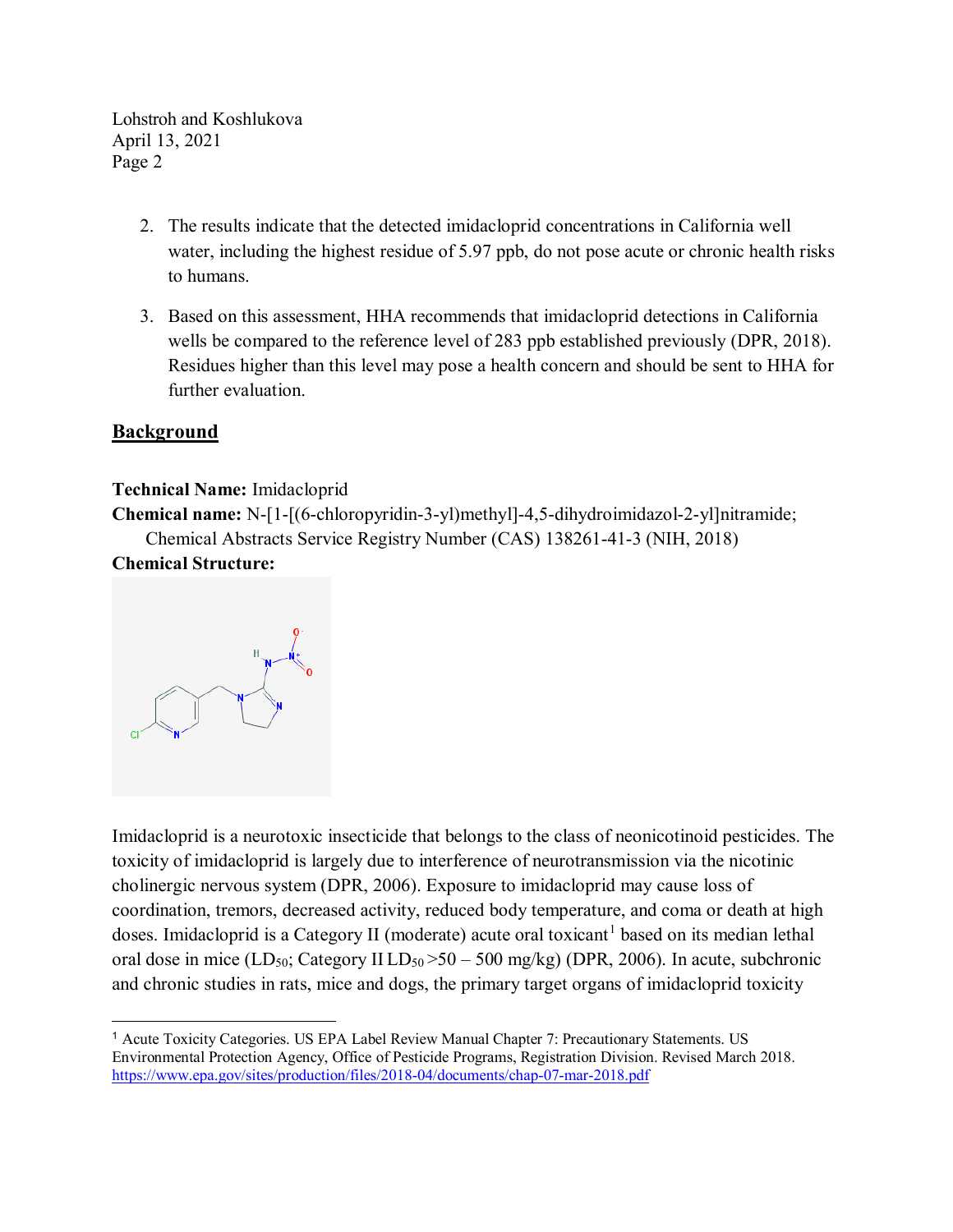were the nervous system, liver, and thyroid gland (DPR, 2006). The United States Environmental Protection Agency (US EPA) does not classify imidacloprid as a carcinogen, designating it as a Group E chemical showing evidence of non-carcinogenicity for humans (US EPA, 2010).

Imidacloprid is designated as having the potential to pollute groundwater pursuant to Section 13145 of the Food and Agricultural Code, and is listed on the Groundwater Protection List (Title 3, California Code of Regulations, Section 6800).

# **Summary of Imidacloprid Toxicology**

In 2006, DPR completed a risk characterization document (RCD) for imidacloprid in which risk from food and drinking water exposures in the general population was assessed (DPR, 2006). DPR reviewed the available database that consisted of studies submitted by the registrant or published literature covering different routes and durations of exposure. Thyroid toxicity and neurotoxicity in adults and developing organisms were identified as the most sensitive effects.

The critical acute point of departure (POD) was a no-observed-effects-level (NOEL) of 5.5 mg/kg/day from a developmental neurotoxicity study in rats (Sheets, 2001). This POD was based on significant decreases in the dimensions of brain structures in young rats (postnatal day 11 pups) after 32 doses to the dams during gestation and lactation. The acute POD is also applicable for repeated (subchronic or chronic) exposures to imidacloprid because the magnitude is similar to the critical chronic NOEL of 5.7 mg/kg/day based on toxicity to the thyroid gland in chronic studies using adult rats (Eiben, 1991; Eiben and Kaliner, 1991). The acute POD for developmental neurotoxicity in rats (5.5 mg/kg/day) was used to evaluate both acute and chronic risks from exposure to imidacloprid residues in groundwater for women of childbearing age, infants and children for purposes of this memo.

The 2006 RCD established imidacloprid as a neurotoxicant affecting both adult and developing organisms. The RCD also provided detailed evaluations of other endpoints, including those corresponding to reproductive and developmental toxicity, genotoxicity, and oncogenicity. Imidacloprid caused effects on development and reproduction, however these effects occurred at doses higher than those eliciting developmental neurotoxicity or thyroid toxicity. Imidacloprid does not show clear potential to cause gene mutations, chromosome damage, or cancer. In conclusion, the critical PODs established in the DPR's 2006 RCD based on developmental neurotoxicity and thyroid toxicity are considered to be protective of all other effects for corresponding routes and durations.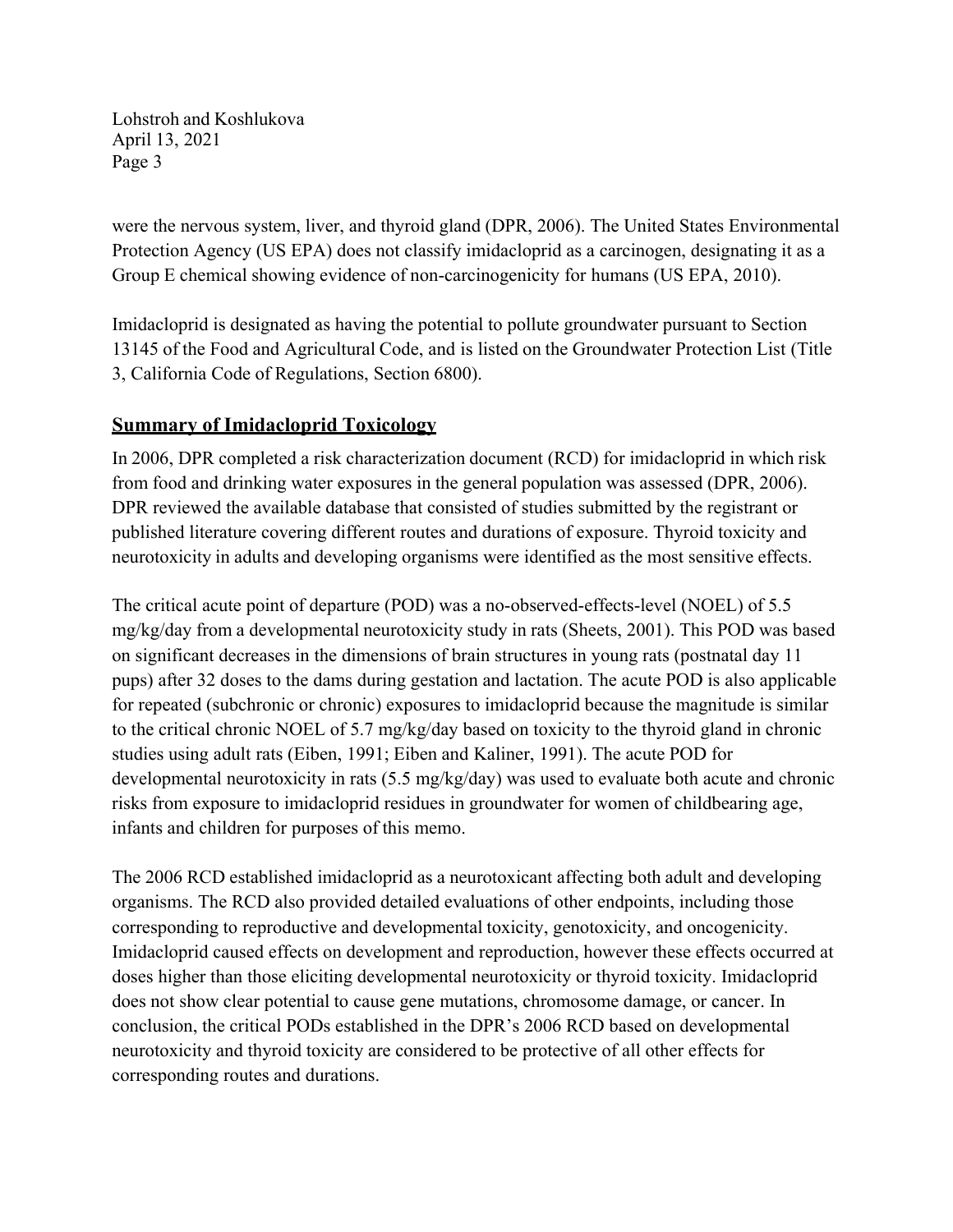# **Risk Evaluation of Imidacloprid Well Water Residues**

#### *Groundwater Exposure Analysis*

HHA estimated the acute and chronic exposures to imidacloprid in drinking water using the Dietary Exposure Evaluation Model - Food Commodity Intake Database (DEEM-FCID, version 4.02, 5-10c) and the NHANES/"What We Eat in America" (WWEIA). The NHANES/WWEIA is a collection of two-day dietary survey data (including drinking water consumption) from 2005 to 2010 for the US population and select subgroups (US EPA, 2014). The  $95<sup>th</sup>$  percentile exposures were used for the acute analysis, while 2-day average exposures were used for the chronic analysis (DPR, 2009). The information on 2-day, nonconsecutive food intake is used as a surrogate for chronic consumption patterns in a population. HHA uses the  $95<sup>th</sup>$  percentile of the exposure levels for each population subgroup as the default upper bound of acute exposures. The maximum detected level of imidacloprid in well water (5.97 ppb) was used for both the acute and chronic analyses because each detection reported in the request was from a discrete well. Averaging exposure from residue levels in samples from multiple wells would not have been appropriate in this case because HHA uses the conservative assumption that the user of the well obtains drinking water exclusively from that source.

The NOEL of 5.5 mg/kg/day based on effects in the developmental neurotoxicity study in rats (Sheets, 2001) was used to calculate the acute or chronic risk in terms of margins of exposure (MOE; ratio of the NOEL over an estimate of human exposure).The target MOE was established at 100 for both acute and chronic risk, assuming that humans are 10 times more sensitive than rats and that there is a 10-fold variation in the sensitivity of humans. A calculated MOE lower than the target (100) indicates a potential health concern.

Acute Exposure: At the  $95<sup>th</sup>$  exposure percentile, the estimated acute exposures to imidacloprid ranged from 0.272 μg/kg/day for adults 50 to 99 years of age to 1.162 μg/kg/day for non-nursing infants.

Chronic Exposure: Estimates for chronic exposure to imidacloprid residues in drinking water ranged from 0.079 μg/kg/day for males 13 to 19 years of age to 0.594 μg/kg/day for non-nursing infants.

Acute Risk: Acute MOEs at the 95<sup>th</sup> percentile exposure were greater than 4,700 for the US population and all population subgroups, thus indicating no risk.

Chronic Risk: Chronic MOEs were greater than 9,000 for the total US population and all population subgroups, thus indicating no risk.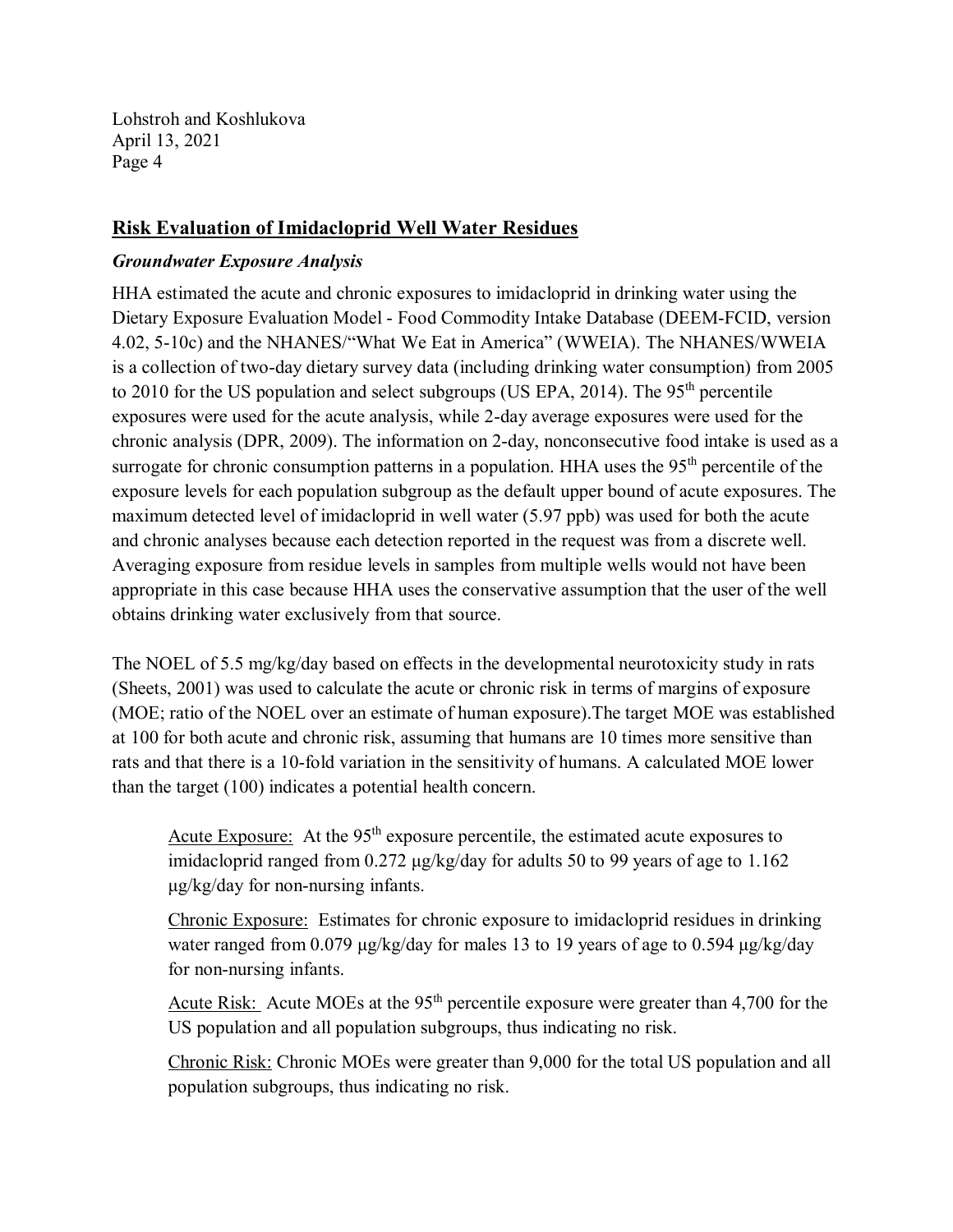#### *Calculation of DPR Human Health Reference Levels for Imidacloprid*

HHA calculated a DPR Human Health Reference Level (HHRL) for imidacloprid to be used by Environmental Monitoring Branch as a guide when requesting future human health evaluations for imidacloprid residues detected in groundwater and recommend that it be used to screen future groundwater residue detections (DPR, 2018). The reference level is the pesticide concentration (residue level) in drinking water that will result in a  $95<sup>th</sup>$  percentile MOE at the target MOE (100) for non-nursing infants (the population with the highest exposure to drinking water) when using the NOEL of 5.5 mg/kg/day.

#### *General formula for HHRL calculations:*

Acute or Chronic HHRL (ppb) = (DEEM MOE/Target MOE) x (Residue Level at DEEM MOE (ppb)

*Acute and chronic imidacloprid HHRL calculations:* Acute HHRL (Table 1): 283 (ppb) = (4735/100) x (5.97 ppb) Chronic HHRL (Table 1): 552 (ppb) = (9254/100) x (5.97 ppb)

These HHRL values are identical to those used in the 2018 memorandum (DPR, 2018). While both reference levels are based on the subpopulation with the highest estimated risk (non-nursing infants), the acute reference level of 283 ppb was used for screening human health concerns because it was the lowest, and therefore protective of both acute and chronic exposures.

# *US EPA Human Health Benchmarks for Pesticides*

 $\overline{a}$ 

In 2017, the US EPA Office of Ground Water and Drinking Water established acute and chronic human health benchmarks for pesticides (HHBPs) for imidacloprid (US EPA, 2017c). HHBPs are levels of certain food-use pesticides in water at or below which adverse health effects are not anticipated from one-day or lifetime exposures (US EPA, 2017a; pg. 1). The acute HHBP of 930 ppb was based on an acute population adjusted dose  $(aPAD)^2$  of 0.14 mg/kg/day. It was calculated using the lowest-observed-adverse-effects-level (LOAEL) of 42 mg/kg/day from an acute neurotoxicity study using rats and a total uncertainty factor (UF) of 300 (US EPA, 2010; US EPA, 2017b; US EPA, 2017c). A chronic HHBP of 360 ppb was established from a chronic population adjusted dose (cPAD) of 0.057 mg/kg/day based on a no-observed-adverse-effectslevel (NOAEL) of 5.7 mg/kg/day from a chronic toxicity study using rats and a total uncertainty

 $^2$  A PAD is a value that reflects an amount of a pesticide to which a person may safely be exposed in one day (acute) or over a lifetime (chronic) (US EPA, 2002).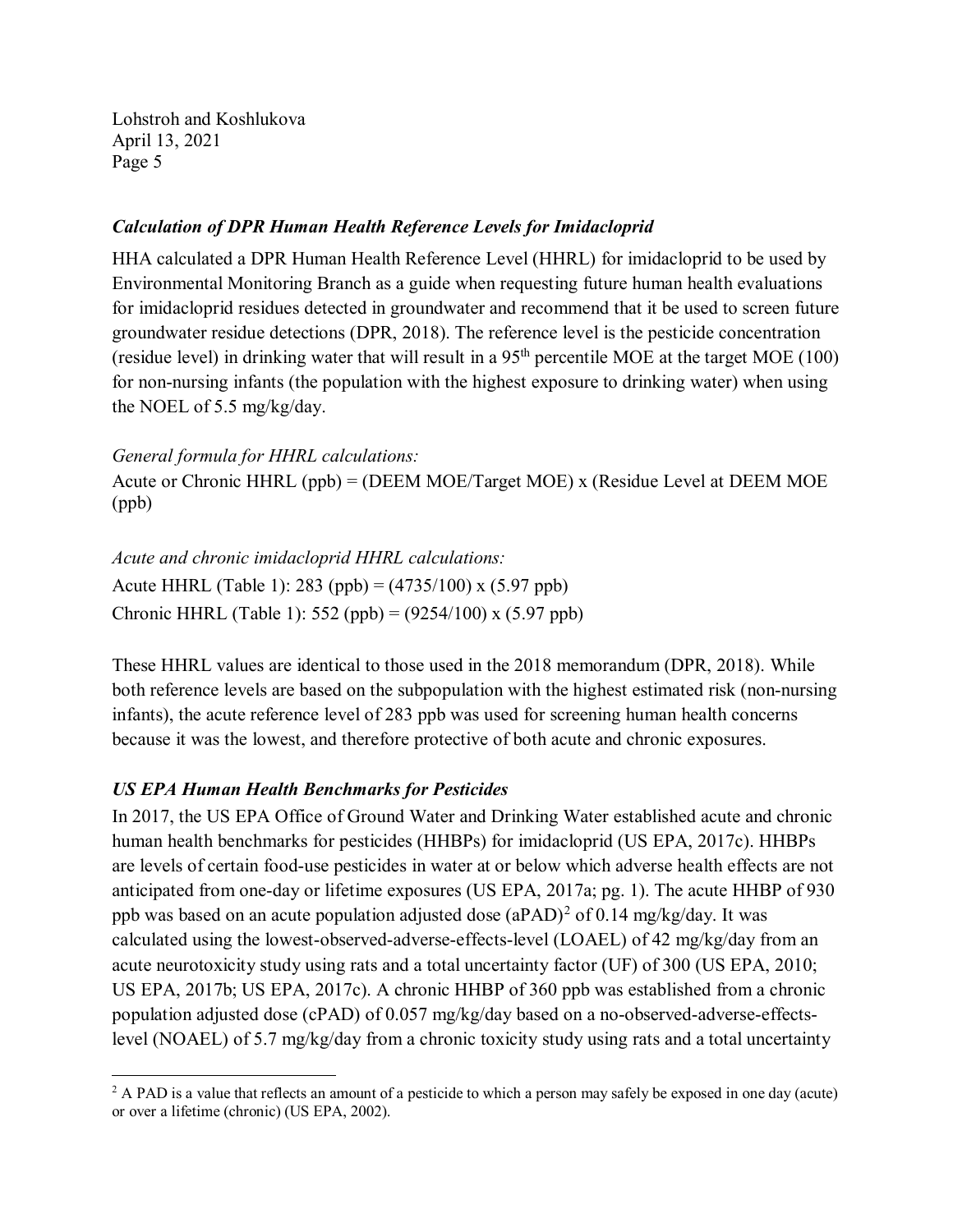factor (UF) of 100 (US EPA, 2010; US EPA, 2017b). For comparison, the acute HHRL of 283 ppb that DPR established as a screening level is lower than the acute and chronic US EPA HHBP values (Table 1).

| Duration | Highest<br>Detected<br>Residue (ppb) | Population <sup>a</sup> | Exposure<br>$\mu$ g/kg/day     | Calculated<br>$MOE^b$ | Target<br>$MOE^c$ | <b>DPR</b><br>HHRL <sup>d</sup><br>(ppb) | <b>US EPA</b><br><b>HHBP</b> <sup>e</sup><br>(ppb) |
|----------|--------------------------------------|-------------------------|--------------------------------|-----------------------|-------------------|------------------------------------------|----------------------------------------------------|
| Acute    | 5.97                                 | Non-Nursing<br>Infants  | 95 <sup>th</sup><br>Percentile | $4735^{b}$            | 100               | 283                                      | Children:<br>930                                   |
| Chronic  | 5.97                                 | Non-Nursing<br>Infants  | Average                        | $9254^{\rm b}$        | 100               | 552                                      | General<br>Population:<br>360                      |

**Table 1. Acute and chronic reference levels for imidacloprid in drinking water**

a) Subpopulation with highest water intake per body weight

b) MOE (Margin of Exposure) for non-nursing infants.

c) Target MOE is equal to the total uncertainty factors ( $UF_{\text{TOTAL}}$ ) of 100 that accounts for interspecies sensitivity (10x) and intraspecies variability (10x).

- d) HHRL, DPR Human Health Reference Level is the Residue Level (pesticide concentration) that will result in a MOE at the Target MOE; HHRL (ppb) = (DEEM MOE/Target MOE) x (Residue Level at DEEM MOE (ppb). The bolded HHRL is used by DPR as a screening residue level.
- e) HHBP, US EPA Human Health Benchmark for Pesticides for imidacloprid calculated based on the acute and chronic PADs of 0.14 mg/kg/day and 0.057 mg/kg/day, respectively.

# **Sources of Drinking Water Residue Data for Imidacloprid**

In addition to the groundwater data evaluated above, the following summarizes additional drinking water residue data under consideration in the forthcoming risk assessment for imidacloprid, including DPR's surface water monitoring database and the US Department of Agriculture (USDA) Pesticide Data Program (PDP) drinking water database (USDA, 2019).

# *DPR Surface Water Monitoring Data*

Imidacloprid residue data from DPR's Surface Water (SURF) database includes Californiaspecific surface water monitoring data from DPR, the United States Geological Survey (USGS), and the State Water Resources Control Board (SWRCB) (DPR, 2021) (Appendix 2). A total of 1913 samples were tested for imidacloprid, with 612 samples testing above the limit of quantitation (LOQ) and 1301 samples testing at or below the LOQ. The LOQ for the nondetection samples ranged from 0.0038 to 0.2 ppb, depending on the laboratory and analytical method employed. For samples taken from possible potable water sources ( $n = 612$ ), the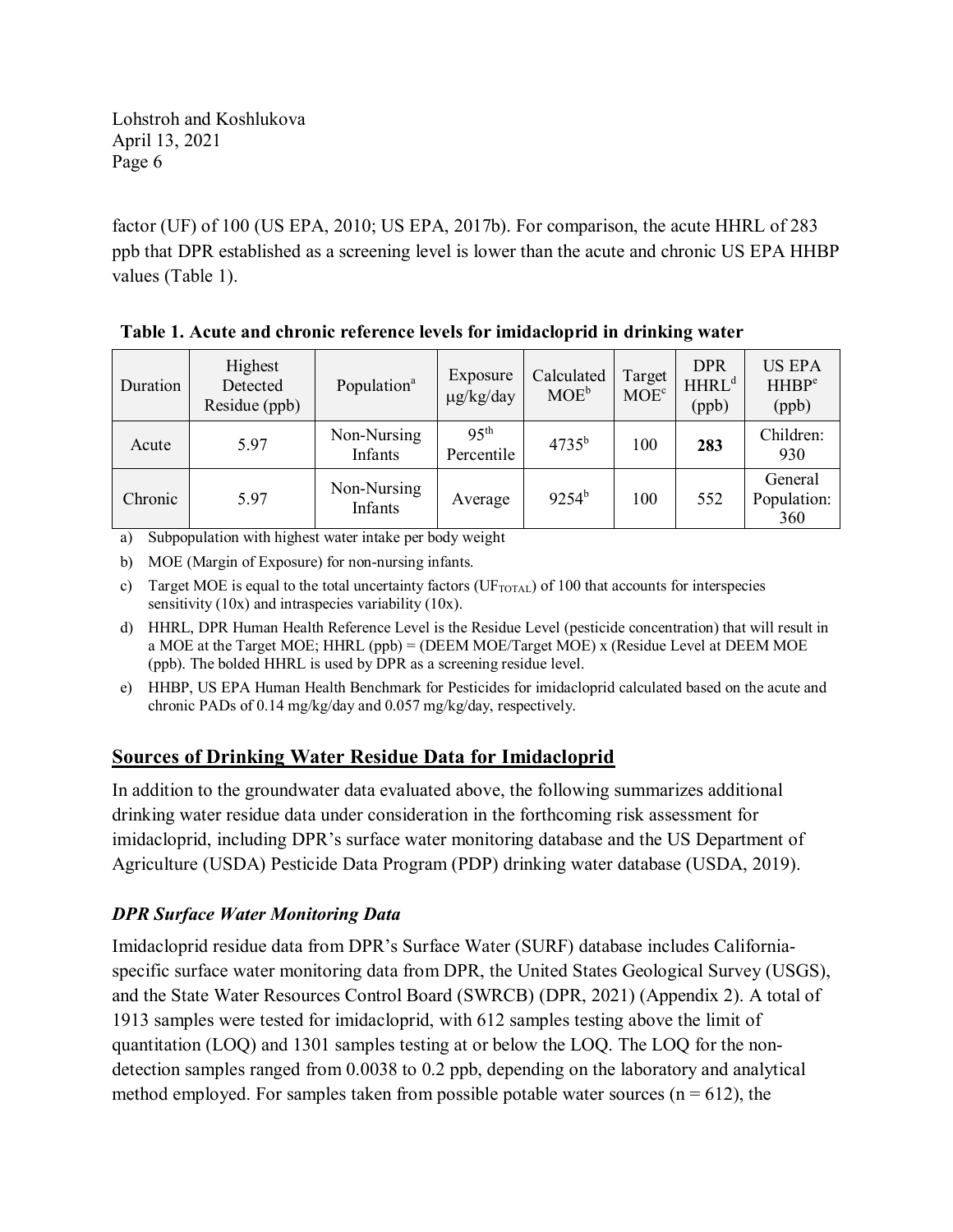imidacloprid detections ranged from a minimum of 0.0039 ppb to a maximum of 9.14 ppb (Table 2).

# *USDA PDP Drinking Water Monitoring Data – Groundwater*

PDP monitored groundwater for imidacloprid residues between 2009 and 2013 (USDA, 2019). It included potable groundwater at farms and private residences in agricultural areas and wells at public and private schools and daycare centers across the nation. In 2010, PDP started to test municipal water facilities that draw from groundwater sources, collecting samples from 16 facilities in 13 states. The PDP drinking water program ended in 2013. From 2010 to 2013, 1028 municipal groundwater samples were analyzed for imidacloprid, of which 98% had no detected residues. The maximum residue detected was 124 ppt (0.124 ppb) while the mean concentration was 6.1 ppt (0.006 ppb) ( $n = 1028$ ) using the sample-specific limits of detection (LODs) (1.5 to 6.2 ppt) for samples collected between 2010 and 2013 (Table 2).

# *USDA PDP Drinking Water Monitoring Data – Surface Water*

PDP surface water residue were available from 2001 to 2013 (USDA, 2019). In 2001, PDP initiated a finished drinking water monitoring survey in California and New York and expanded its finished water survey to include Colorado, Kansas, and Texas in 2002. During this survey, samples were collected by water treatment facilities that draw from surface water sources in 29 states plus the District of Columbia. In 2004, the PDP surface water program was retooled to sample paired raw and finished water. The surface water survey ended in April 2013. The maximum residue detected in finished water was 99 ppt (0.099 ppb) while the mean concentration was 11 ppt  $(0.011$  ppb) (n = 3164) using the sample-specific limits of detection (LODs) (1.5 to 42 ppt). The maximum residue detected in unfinished water was 202 ppt (0.202 ppb) while the mean concentration was 12 ppt  $(0.012 \text{ pb})$  (n = 2516) using the sample-specific limits of detection (LODs) (1.5 to 42 ppt) for samples collected between 2004 and 2013 (Table 2).

A summary of the drinking water monitoring data evaluated in the forthcoming risk assessment is provided in Table 2.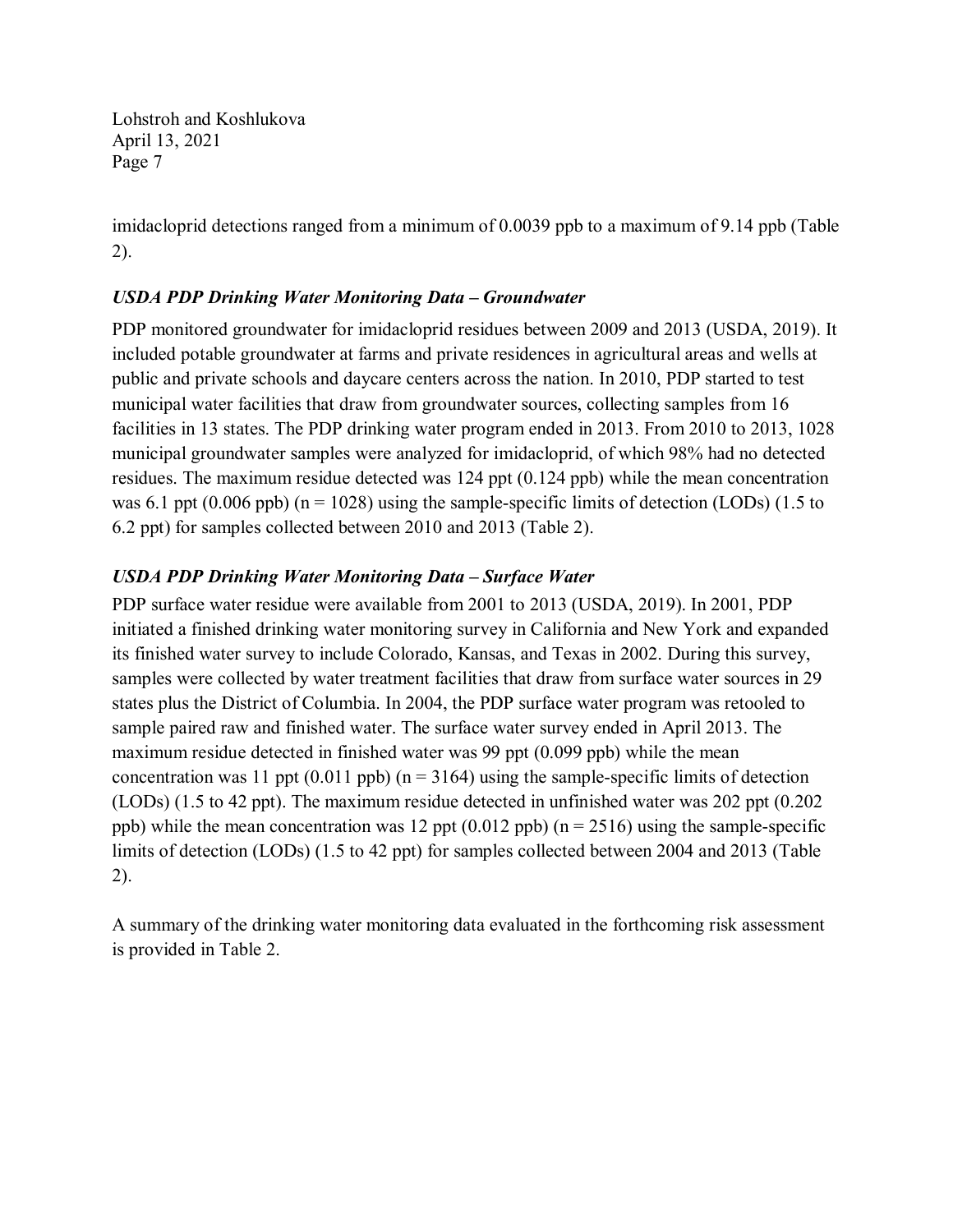| <b>Source</b>                              | <b>Maximum Residue</b><br>Concentration (ppb) | <b>DPR Acute HHRL<sup>c</sup></b><br>(ppb) |  |
|--------------------------------------------|-----------------------------------------------|--------------------------------------------|--|
| <b>DPR</b> Groundwater<br>Monitoring $a$   | 5.97                                          |                                            |  |
| <b>DPR</b> Surface Water<br>Monitoring $a$ | 9.14                                          | 283                                        |  |
| PDP Groundwater<br>Monitoring $b$          | 0.124                                         |                                            |  |
| <b>PDP</b> Surface Water<br>Monitoring $b$ | Finished $-0.099$<br>Untreated $-0.202$       |                                            |  |

#### **Table 2. Summary of Drinking Water Monitoring Data**

a) DPR groundwater database included samples from 309 wells; surface water database included 1913 samples. Data can be accessed through DPR's Groundwater Protection Program Well Inventory Database at [https://www.cdpr.ca.gov/docs/emon/grndwtr/well\\_inventory\\_database/index.htm](https://www.cdpr.ca.gov/docs/emon/grndwtr/well_inventory_database/index.htm) or the SURF database at<https://www.cdpr.ca.gov/docs/emon/surfwtr/surfdata.htm>

- b) PDP collected 1028 groundwater samples from municipal water facilities between 2010 and 2013, 3464 finished surface water samples from 2001 to 2013, and 2516 untreated surface water samples from 2004 to 2013. (USDA, 2019).
- c) DPR Acute Human Health Risk Level

# **Conclusions**

- 1. The detected imidacloprid residue levels in CA well water ranging from 0.054 to 5.97 ppb should not be considered an acute or chronic health concern to residents that use the wells for drinking water.
- 2. We recommend that imidacloprid detections in CA wells be compared to a reference level of 283 ppb. Detected resides higher than this level may pose a health concern and should be sent to HHA for further evaluation.
- Cc: Nan Singhasemanon, Assistant Director, Pesticide Programs Division Karen Morrison, PhD, Assistant Director, Pesticide Programs Division Kara James, Pesticide Registration Branch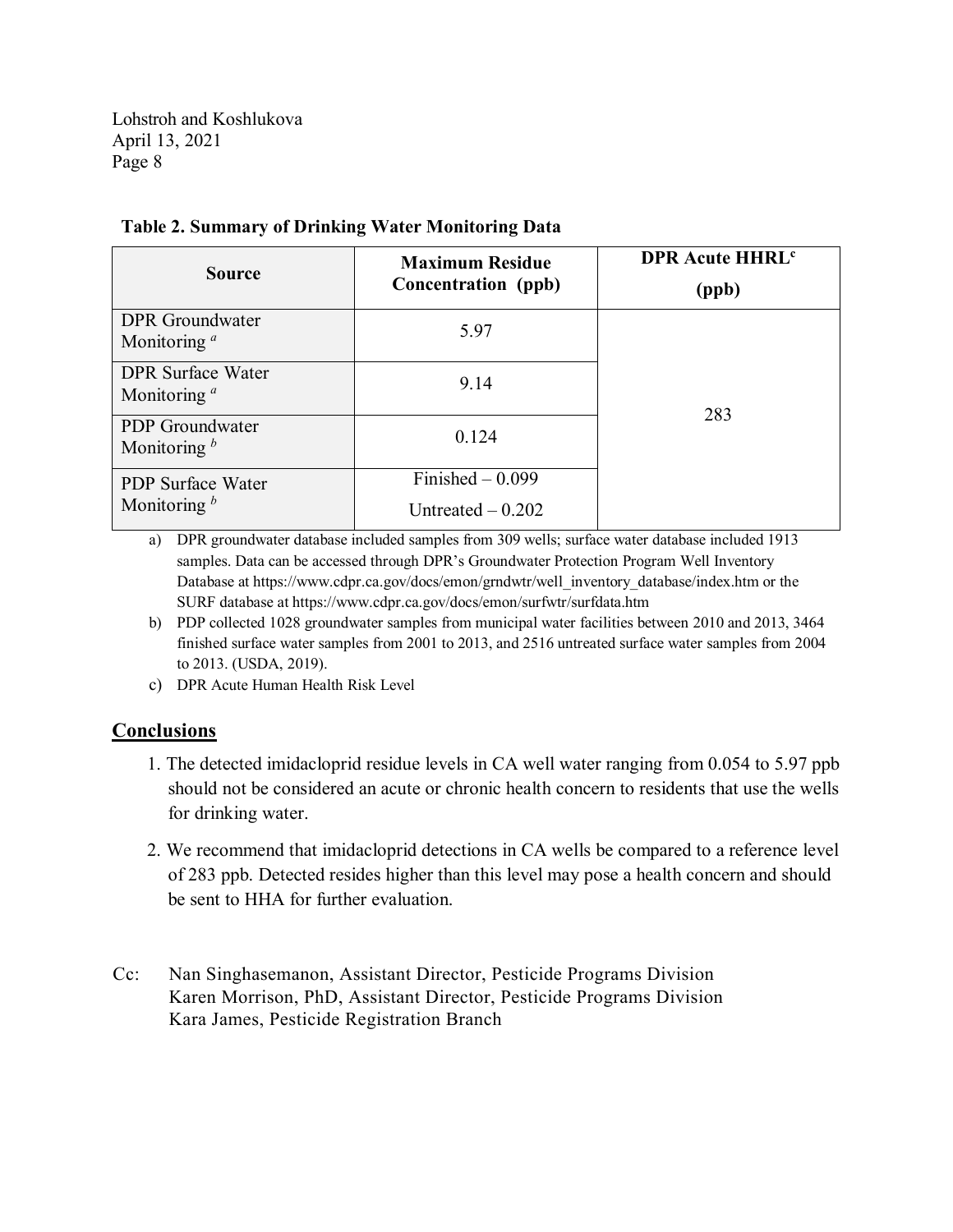# **References**

- DPR. 2006. Imidacloprid Risk Characterization Document, Dietary and Drinking Water Exposure. [http://www.cdpr.ca.gov/docs/risk/rcd/imidacloprid.pdf.](http://www.cdpr.ca.gov/docs/risk/rcd/imidacloprid.pdf)
- DPR. 2009. MT-3 Version IV; Guidance for Dietary Exposure Assessment.
- DPR. 2018. Evaluation of the Potential Human Health Effects from Drinking Well Water Containing Imidiacloprid. [https://www.cdpr.ca.gov/docs/hha/memos/imidacloprid\\_in\\_ground\\_water.pdf.](https://www.cdpr.ca.gov/docs/hha/memos/imidacloprid_in_ground_water.pdf)
- DPR. 2021. Selection of Potential Imidacloprid Residues in Drinking Water from Surface Water Residue Data: An Analysis for Human Exposure Assessment. Appendix 2.
- Eiben, R. 1991. Chronic and Carcinogenicity Studies on Wistar Rats (Administration in Food Over 24 Months). Supplementary MTD Study for Two-Year Study T 1025699. (DPR Vol. No. 51950-0010, Record No. 119473).
- Eiben, R., and Kaliner, G. 1991. Chronic Toxicity an Carcinogenicity Studies on Wistar Rats. Administration in Food for over 24 months. (DPR Vol. No. 51950-0009, Record No. 119472).
- NIH. 2018. PubChem Open Chemistry Database, Imidacloprid, Compound Summary for CID 86418. Accessed in April 2018. [https://pubchem.ncbi.nlm.nih.gov/compound/86418#section=Top.](https://pubchem.ncbi.nlm.nih.gov/compound/86418#section=Top)
- Sheets, L. P. 2001. A Developmental Neurotoxicity Study with Technical Grade Imidacloprid in Wistar Rats. (DPR Vol. No. 51950-0474, Record No. 209393).
- US EPA. 2002. Choosing a Percentile of Acute Dietary Exposure as a Threshold of Regulatory Concern. [https://www.epa.gov/sites/production/files/2015-](https://www.epa.gov/sites/production/files/2015-07/documents/trac2b054_0.pdf) [07/documents/trac2b054\\_0.pdf.](https://www.epa.gov/sites/production/files/2015-07/documents/trac2b054_0.pdf)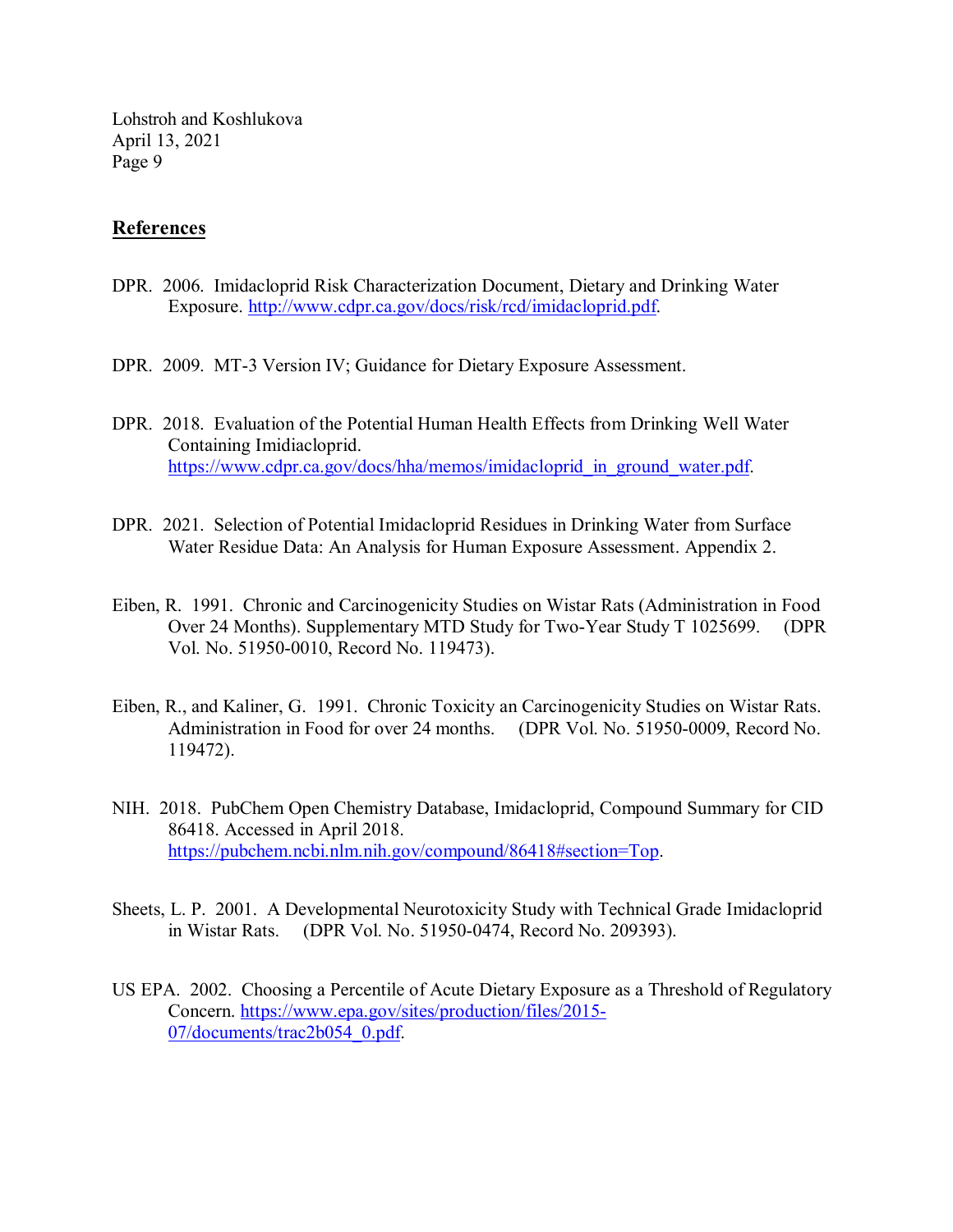- US EPA. 2010. Imidacloprid: Revised Human-Health Risk Assessment for Proposed Section 3 Seed Treatment Uses on Bulb Vegetables (Crop Group 3); Cereal Grains (Crop Group 15); Root and Tuber Vegetables, Except Sugar Beet (Crop Subgroup IB); Tuberous and Corm Vegetables (Crop Subgroup I C); Leafy Vegetables, Except Brassica (Crop Subgroup 4A); Brassica Vegetables (Crop Group 5); Fruiting Vegetables (Crop Group 8); Cucurbit Vegetables (Crop Group 9), and Residential Crack and Crevice and Bed-Bug Uses. [https://www3.epa.gov/pesticides/chem\\_search/hhbp/R181434.pdf.](https://www3.epa.gov/pesticides/chem_search/hhbp/R181434.pdf)
- US EPA. 2014. Dietary Exposure Evaluation Model User's Guide. [https://www.epa.gov/sites/production/files/2015-09/documents/deem-user-guide-sep30-](https://www.epa.gov/sites/production/files/2015-09/documents/deem-user-guide-sep30-14.pdf) [14.pdf.](https://www.epa.gov/sites/production/files/2015-09/documents/deem-user-guide-sep30-14.pdf)
- US EPA. 2017a. Fact Sheet: Human Health Benchmarks for Pesticides 2017 Update. [https://www.epa.gov/sites/production/files/2015-10/documents/hh-benchmarks](https://www.epa.gov/sites/production/files/2015-10/documents/hh-benchmarks-factsheet.pdf)[factsheet.pdf.](https://www.epa.gov/sites/production/files/2015-10/documents/hh-benchmarks-factsheet.pdf)
- US EPA. 2017b. Human Health Benchmarks for Pesticides: Updated 2017 Technical Document. [https://www.epa.gov/sites/production/files/2015-10/documents/hh](https://www.epa.gov/sites/production/files/2015-10/documents/hh-benchmarks-techdoc.pdf)[benchmarks-techdoc.pdf.](https://www.epa.gov/sites/production/files/2015-10/documents/hh-benchmarks-techdoc.pdf)
- US EPA. 2017c. Human Health Benchmarks for Pesticides; Imidacloprid. [https://iaspub.epa.gov/apex/pesticides/f?p=HHBP:home:7391455448514:::::.](https://iaspub.epa.gov/apex/pesticides/f?p=HHBP:home:7391455448514:::::)
- USDA. 2019. Agricultural Marketing Service, Pesticide Data Program. 2019, no. [https://www.ams.usda.gov/datasets/pdp.](https://www.ams.usda.gov/datasets/pdp)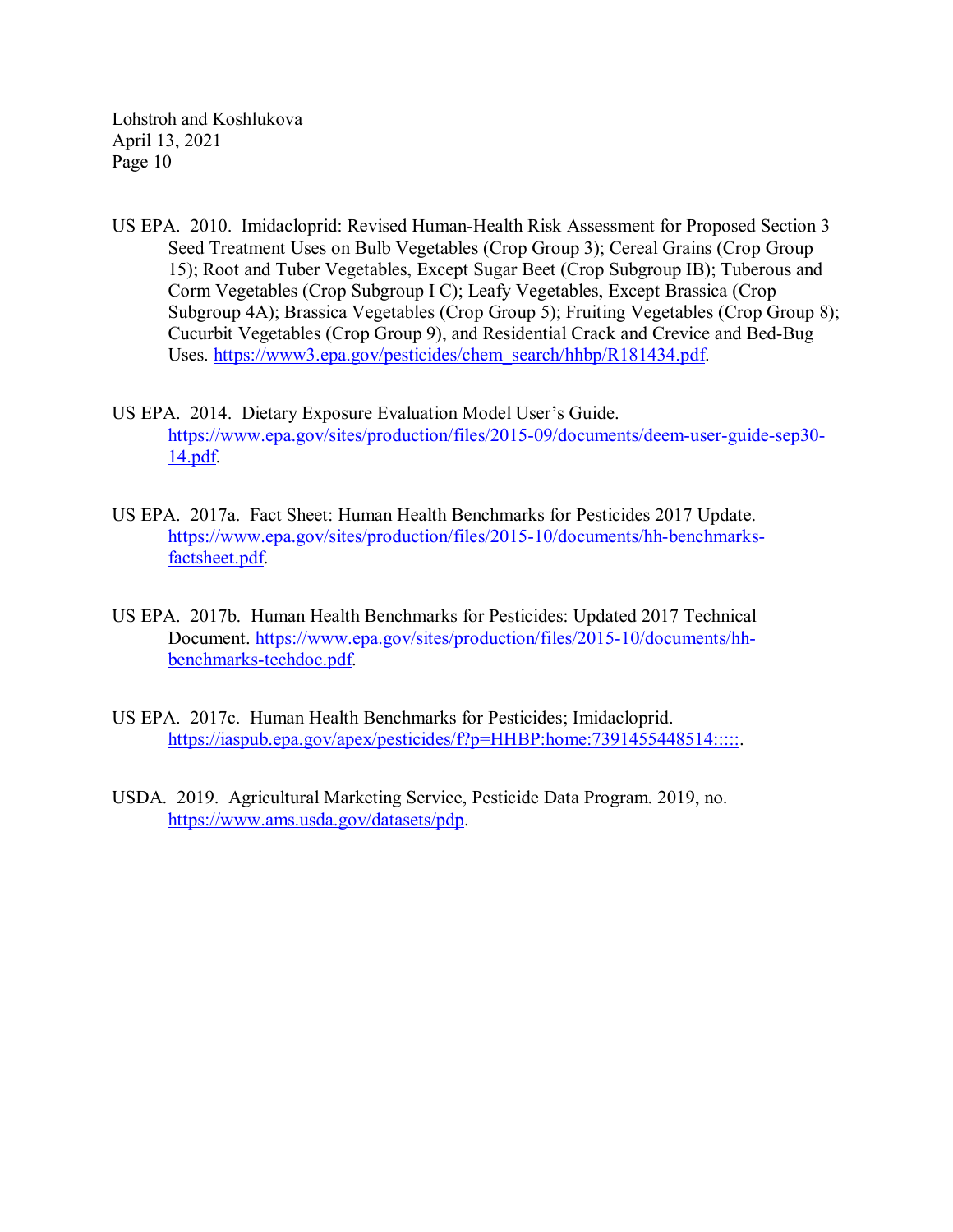# **Appendices**

**Appendix 1. DPR Memo: Potential Health Effects of Imidacloprid in Well Water 13 Oct 20 2020 (2 pages**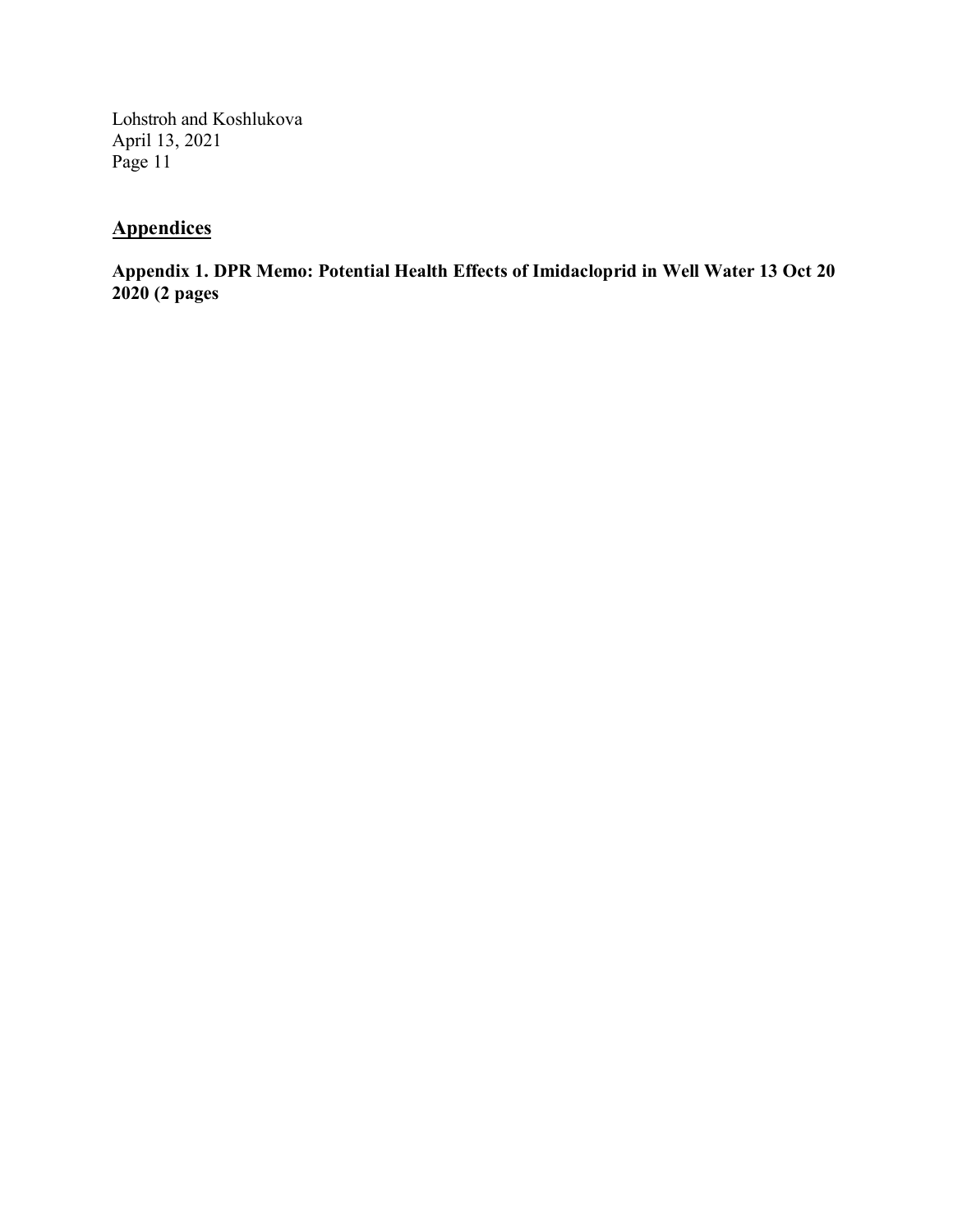

# Department of Pesticide Regulation

Gavin Newsom *Governor*

Val Dolcini *Director* 

# M E M O R A N D U M

Jared Blumenfeld *Secretary for Environmental Protection* 

- TO: Shelley DuTeaux Branch Chief Human Health Assessment Branch
- FROM: Edgar Vidrio *Original Signed by E. Vidrio* Branch Chief Environmental Monitoring Branch 916-323-2778

DATE: October 13, 2020

# SUBJECT: POTENTIAL HEALTH EFFECTS OF IMIDACLOPRID IN WELL WATER

The Environmental Monitoring Branch's Groundwater Protection Program (GWPP) monitored groundwater for imidacloprid in 309 discrete wells. From 2014 to 2020, imidacloprid was detected above the reporting limit of 0.05 ppb in fifteen wells, with concentrations ranging from 0.054 to 5.97 ppb (Table 1). Fourteen wells had trace detections below the reporting limit of 0.05 ppb but above the method detection limit of 0.01 ppb. Thirteen of the wells with detections were sampled multiple times and the ranges of concentrations are included in Table 1. Imidacloprid was not detected in 280 wells. Imidacloprid's major degradation products were analyzed for but not detected in 122 well samples.

We request the Human Health Assessment Branch to determine whether these detections pose a significant risk to human health.

If you have any questions, please feel free to contact me.

Attachment

cc: Joy Dias

1001 I Street • P.O. Box 4015 • Sacramento, California 95812-4015 • www.cdpr.ca.gov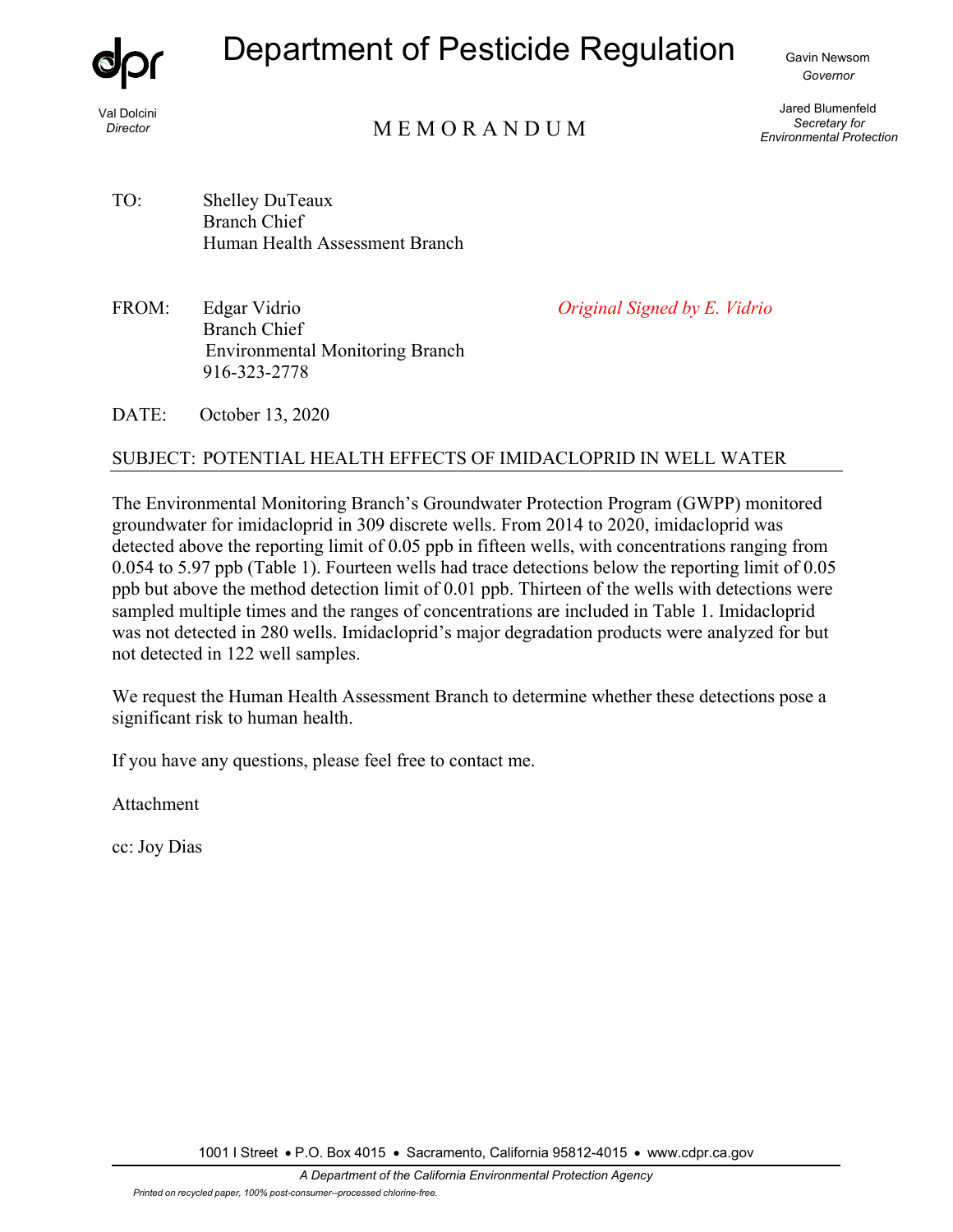Shelley DuTeaux October 13, 2020 Page 2

#### **Attachment 1**

Table 1. Results for all wells with detections of imidacloprid above the method detection limit.

| <b>Well Location</b><br>(County-Meridian-Township/Range-Section) | <b>Imidacloprid Concentration (ppb)</b> |
|------------------------------------------------------------------|-----------------------------------------|
| 10M15S22E03                                                      | Trace <sup>a</sup> $- 5.97*$            |
| 10M14S22E31                                                      | $0.059 - 0.665$                         |
| 10M15S24E14                                                      | $ND^b - 0.644$                          |
| 10M14S23E35                                                      | $0.073 - 0.536$                         |
| 10M15S21E09                                                      | Trace $-0.167$                          |
| 10M14S23E34                                                      | $Trace - 0.12$                          |
| 10M15S21E03                                                      | $Trace - 0.112$                         |
| 10M14S22E14                                                      | $0.066 - 0.106$                         |
| 10M15S22E06                                                      | 0.072                                   |
| 10M14S23E33                                                      | $ND - 0.065$                            |
| 10M15S22E03                                                      | 0.055                                   |
| 10M14S22E02                                                      | 0.054                                   |
| 42S10N34W17                                                      | 0.103                                   |
| 54M16S24E12                                                      | 0.124                                   |
| 54M17S25E11                                                      | 0.074                                   |
| 10M13S22E33                                                      | ND - Trace                              |
| 10M13S23E32                                                      | ND - Trace                              |
| 10M14S21E13                                                      | ND - Trace                              |
| 10M14S22E01                                                      | Trace                                   |
| 10M14S22E01                                                      | Trace                                   |
| 10M14S22E18                                                      | Trace                                   |
| 10M15S21E09                                                      | Trace                                   |
| 10M15S23E03                                                      | Trace                                   |
| 10M15S24E36                                                      | ND - Trace                              |
| 27M15S03E09                                                      | Trace                                   |
| 42S08N33W25                                                      | Trace                                   |
| 42S10N33W20                                                      | Trace                                   |
| 42S10N34W14                                                      | Trace                                   |
| 54M18S26E24                                                      | Trace                                   |

a. Trace concentrations = between the method detection limit (0.01 ppb) and the reporting limit (0.05 ppb)

b.  $ND = non-detect = below the method detection limit (0.01 ppb)$ <br>
Well services a vacant house

Well services a vacant house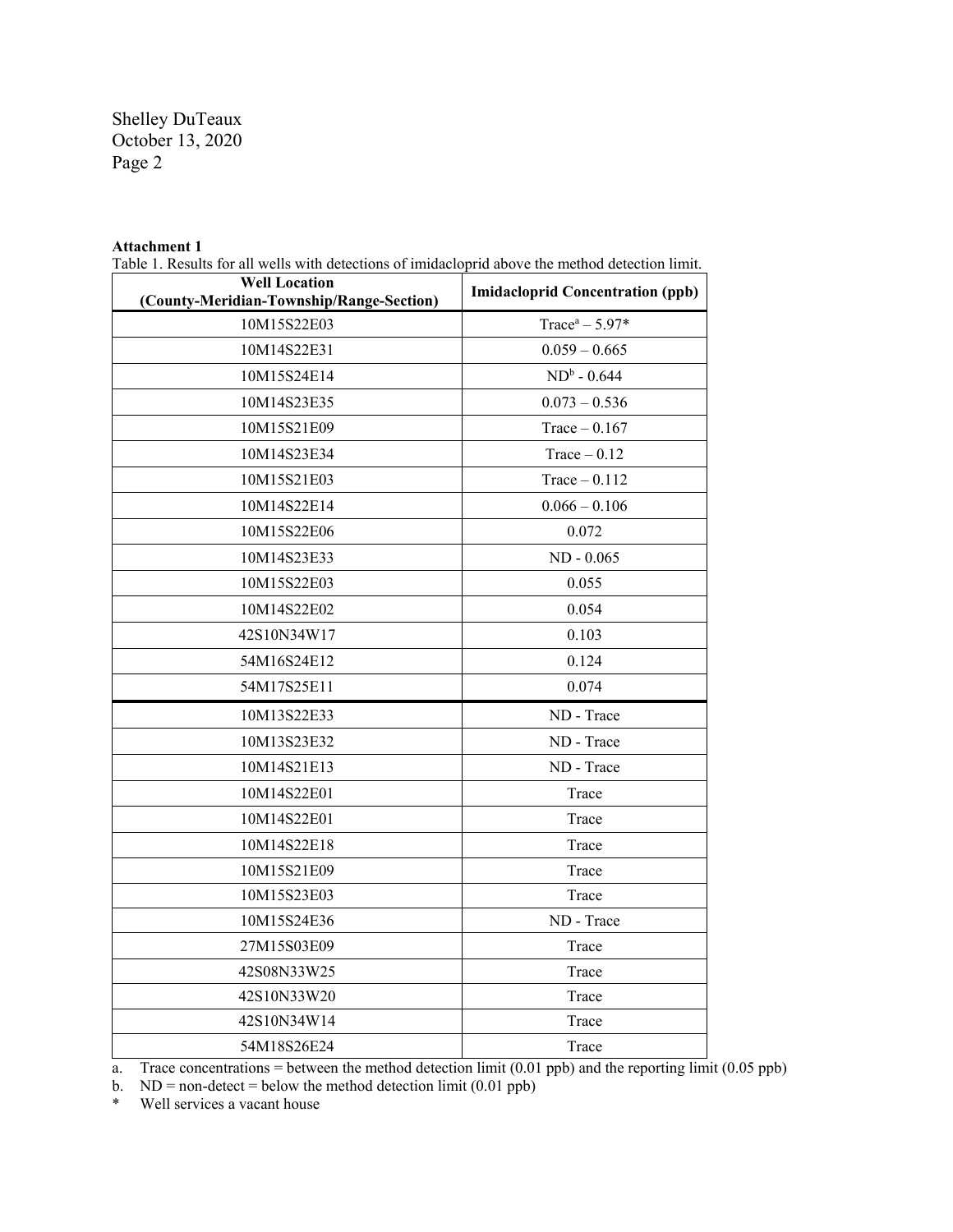**Appendix 2. DPR Memo: Selection of Potential Imidacloprid Residues in Drinking Water from Surface Water Residue Data: An Analysis for Human Exposure Assessment, 05 March 2021 (5 pages**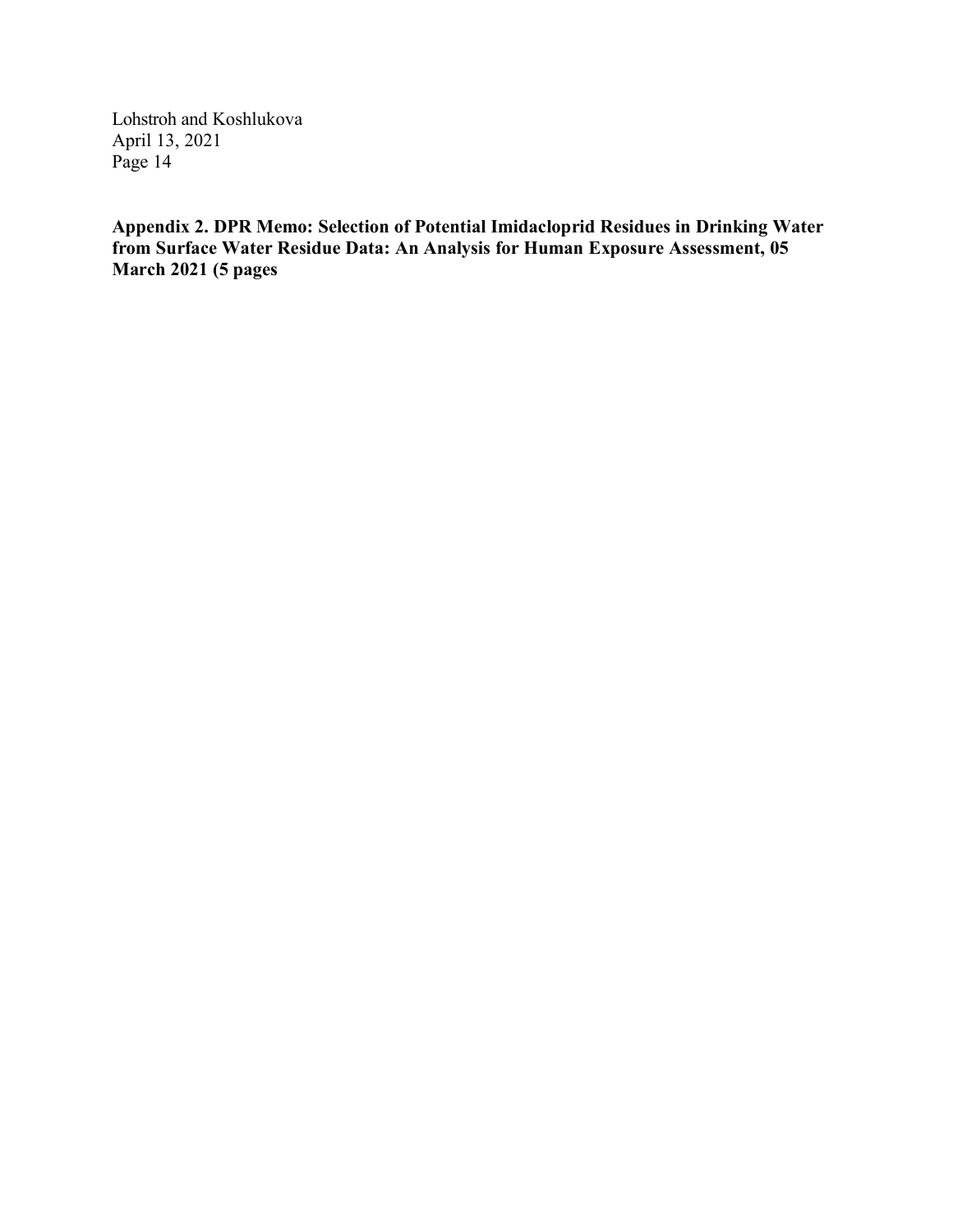

# Department of Pesticide Regulation

Gavin Newsom *Governor*

Jared Blumenfeld *Secretary for Environmental Protection*

# M E M O R A N D U M

- TO: Shelley DuTeaux, Ph.D., MPH Environmental Program Manager II Chief, Human Health Assessment (916) 445-4268
- VIA: Eric Kwok, Ph.D., DABT [Original signed by E. Kwok]<br>Senior Toxicologist Exposure Assessment Section (916) 324-7842
- FROM: Christopher DeMars, B.Sc. [Original signed by C. Demars] Senior Environmental Scientist (Specialist) Exposure Assessment Section (916) 324-3473

- DATE: March 5, 2021
- SUBJECT: SELECTION OF POTENTIAL IMIDACLOPRID RESIDUES IN DRINKING WATER FROM SURFACE WATER RESIDUE DATA: AN ANALYSIS FOR HUMAN EXPOSURE ASSESSMENT

# **BACKGROUND**

The Exposure Assessment Section of the Human Health Assessment (HHA) Branch was requested to assist in the analysis of imidacloprid concentrations in surface water and to provide imidacloprid residue levels for calculating acute and chronic exposures from drinking water. This analysis uses imidacloprid residue data from a variety of agencies including the California Department of Pesticide Regulation (DPR), the US Geological Survey (USGS), and the State Water Resources Control Board (SWRCB) in order to provide a reasonable worst case scenario for drinking water sourced from surface water.

Imidacloprid use has increased in California since 1994, with a dramatic increase starting in 2007, largely due to agricultural applications (Figure 1). Approximately half a million pounds of active ingredient (AI) was applied to crops in 2019. Peak use for commercial, non-agricultural purposes occurred in 2002, with 150,000 pounds used (Figure 1). Imidacloprid is heavily used in all of California's agricultural regions, with applications ranging from less than 1 lb AI to more than 18,800 lbs AI per square mile (Figure 2).

1001 I Street • P.O. Box 4015 • Sacramento, California 95812-4015 • www.cdpr.ca.gov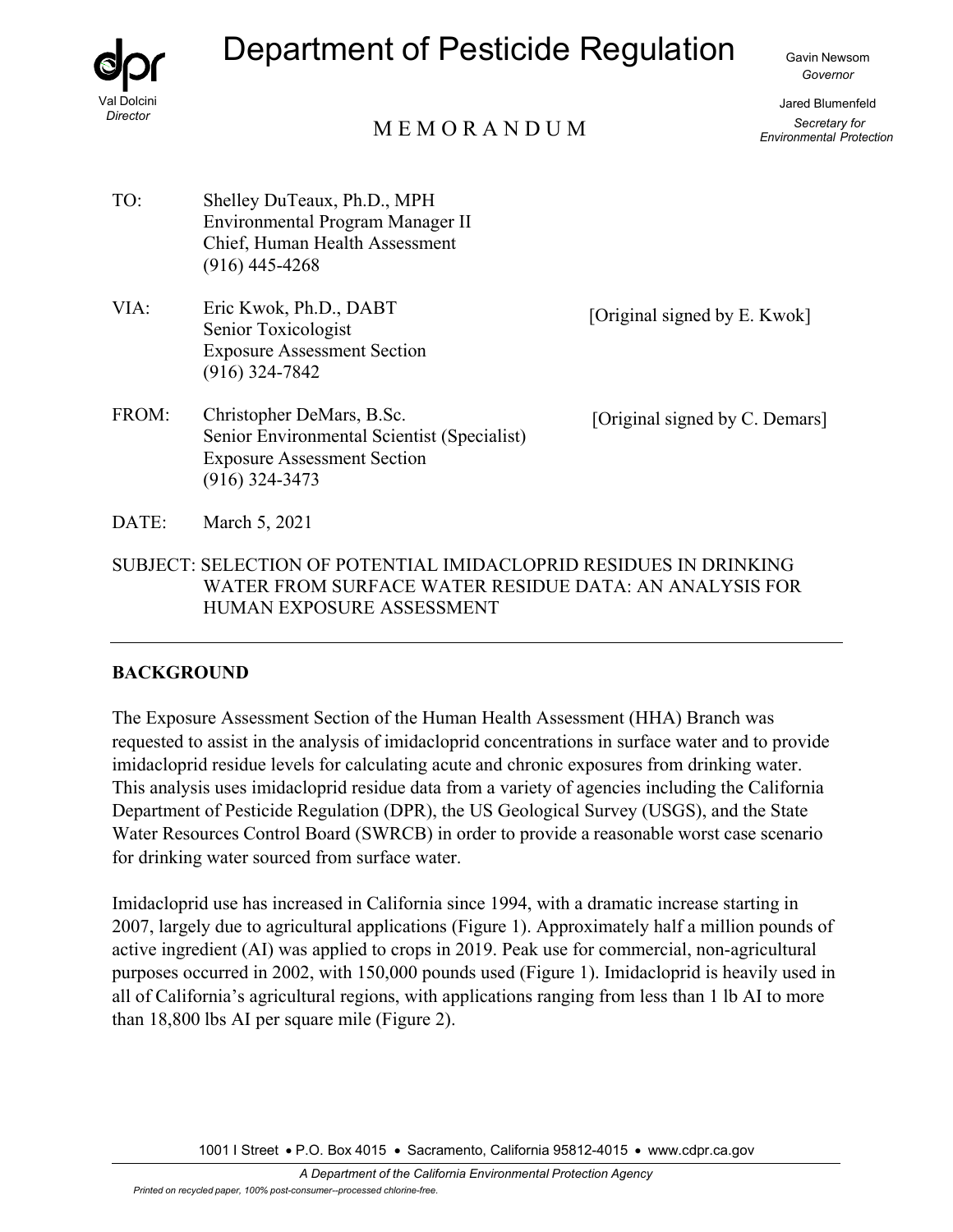Shelley DuTeaux March 5, 2021 Page 2



Figure 1. Statewide imidacloprid use in pounds of active ingredient by year for production agricultural use (red) and non-agricultural commercial use (blue). Private residential use of products bought from the retail supply chain is not included in either category.



Figure 2. Public Land Survey System (PLSS) section map of 2019 imidacloprid production agricultural use overlaid with SURF testing sites that were positive for imidacloprid (black dots) and testing sites measured below the Limit of Quantitation (LOQ) (light green dots).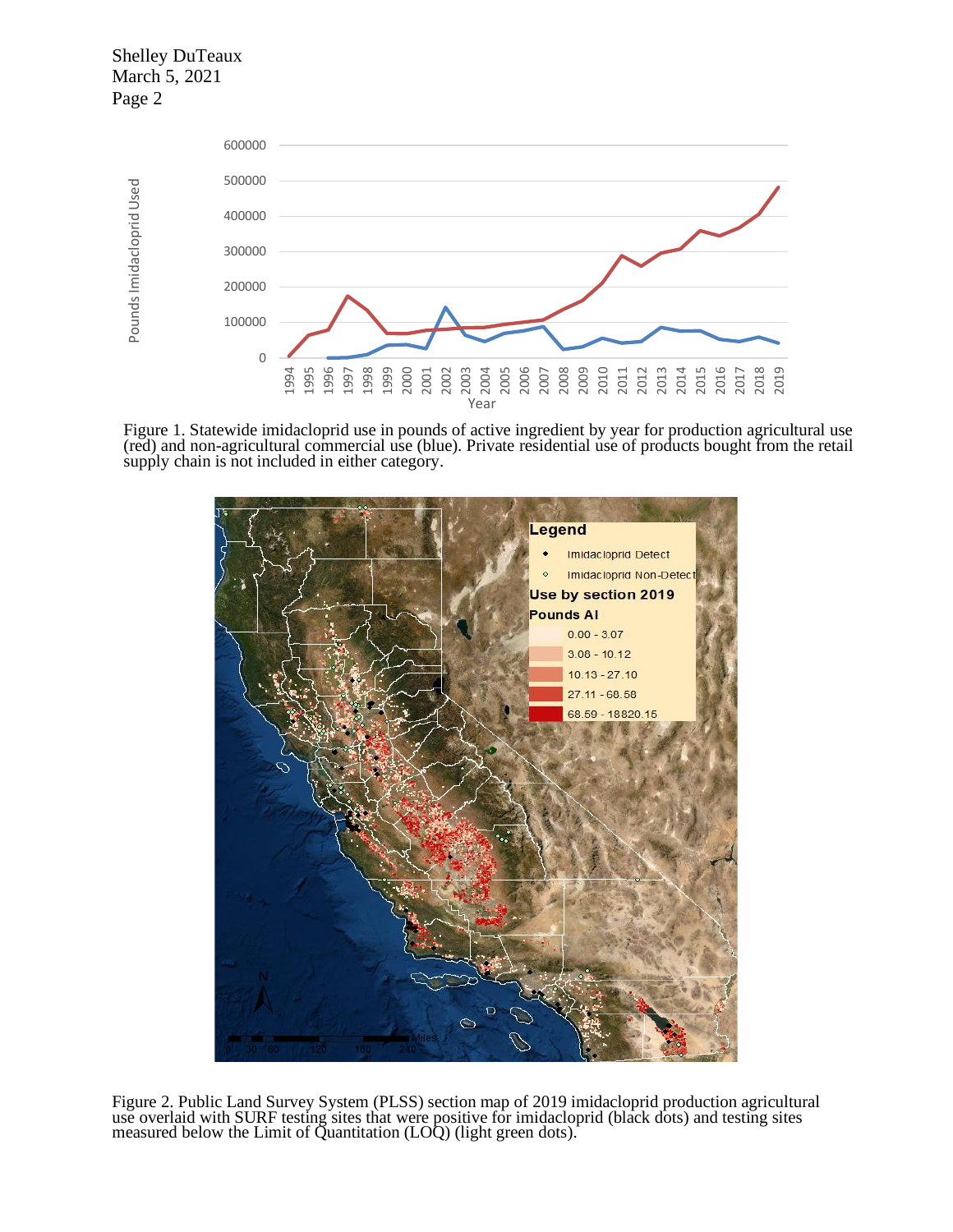Shelley DuTeaux March 5, 2021 Page 3

Due to the extensive spatial use of imidacloprid throughout California, and the large mass of AI applied, this memorandum provides a first-tier analysis of the current surface water testing database, including identification of samples from waterways that could be used for drinking water extraction and the range of sample concentrations and non-detects.

# **DRINKING WATER RESIDUE ANALYSIS METHODOLOGY**

DPR's Environmental Monitoring Branch (EM) curates a database of analytical results of surface water sampling conducted in California by DPR, USGS, and other state, local, and federal agencies (SURF<sup>1</sup>). All SURF samples that were tested for imidacloprid were extracted for further data analysis. There was far less testing for degradates than for the parent compound, and most of those resulted in non-detects. At the 68 sites that tested for degradates, there were no detection of imidacloprid olefinic-guanidine or imidacloprid urea in 57 samples. Imidacloprid guanidine had a maximum concentration of 0.291 ppb. In comparison, the maximum concentration of imidacloprid at those same sites was 6.39 ppb. Due to the limited number of sites and sampling for degradates, and to allow for a direct comparison with parent residue data in groundwater and surface water, only analytical testing results for imidacloprid (the parent compound), and not the guanidine, olefin, and urea degradates were included in this analysis. The data were further refined to include only surface water that may feed or contribute to a drinking water source. To do so, SURF sites flagged as 'Ocean' or 'Estuary' in the SURF 'waterbody\_type' field, or any site type listed as 'Ag Ditch', or any 'site' name containing 'Bay', 'Sfbay', 'ditch', 'drain', 'lagoon', and 'slough' were removed as these are presumably non-potable sources of water. The remaining sites may or may not be co-located near a drinking water extraction site, but still likely to be a free-flowing fresh water source that may contribute to potable water.

# **RESULTS**

There were a total of 233 sites with a range of 1 to 193 samples per site, averaging approximately 8 samples per site. Of these, 85 sites had at least one imidacloprid detection, ranging from one to 98 detections per site and an average of approximately 7 detections per site. Samples that tested for imidacloprid range in time from 2/12/2000 to 6/26/2019. The first detection was at 10/1/2004 (0.09ppb) followed by a few equally small detections in 2004 and 2005, followed by no detections until 2010 when detections became fairly consistent with regular spikes over 1ppb. Basic statistics of the samples in the SURF dataset are found in Table 1. The arithmetic mean of concentrations across all samples is 0.106 ppb, but it cannot be guaranteed that non-detect samples actually had no imidacloprid present or, alternatively, if there was even a possibility of that sampling location having imidacloprid. Therefore, a second mean was calculated using just the samples that had a detection (0.332 ppb).

<sup>&</sup>lt;sup>1</sup> The Department of Pesticide Regulation's (DPR) Surface Water Database (SURF) is available through online query/export or as downloadable comma delimited (.csv) files. As of this writing, data is available at <https://www.cdpr.ca.gov/docs/emon/surfwtr/surfcont.htm>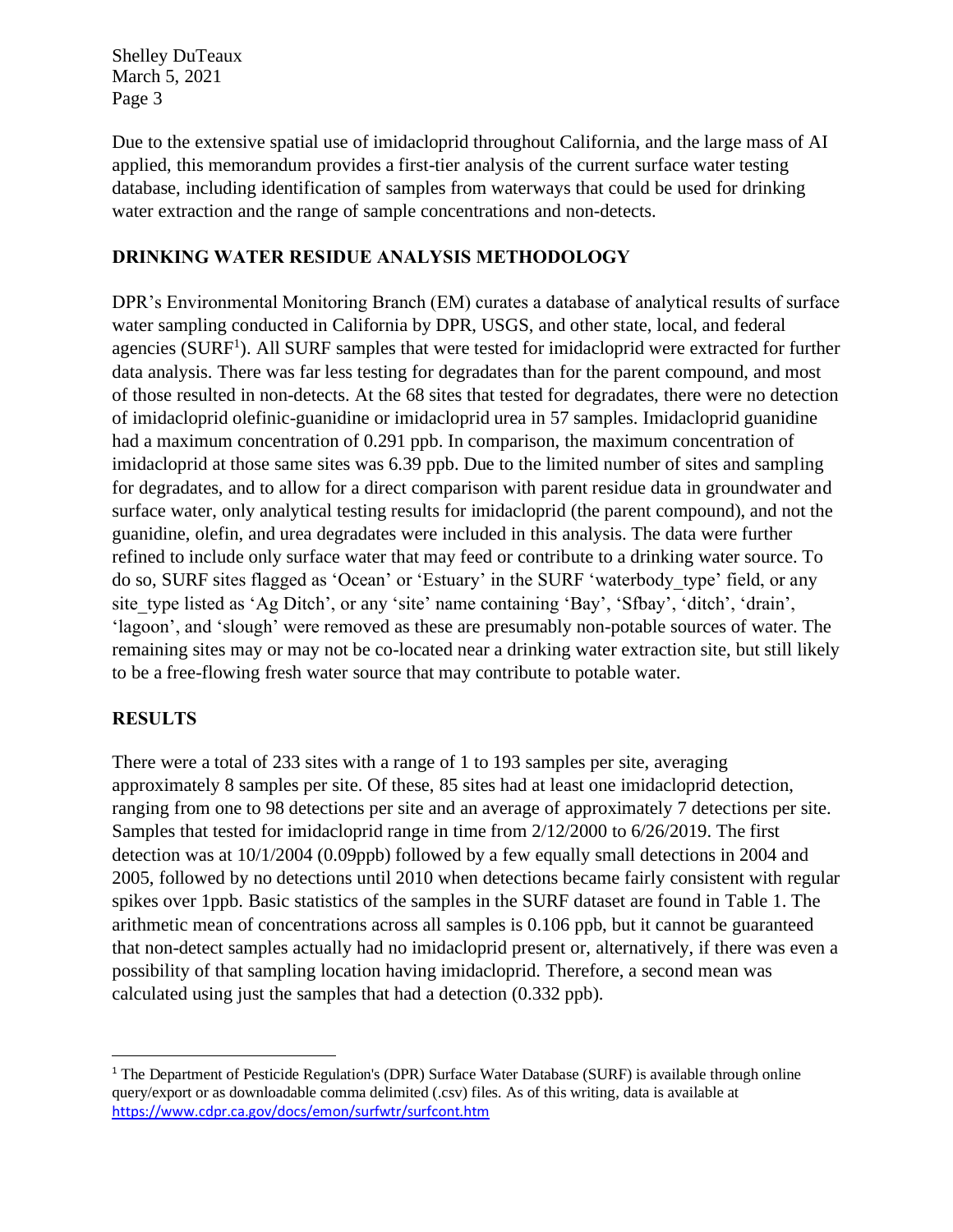Shelley DuTeaux March 5, 2021 Page 4

| water Resique Detections                                               |       |
|------------------------------------------------------------------------|-------|
| Minimum concentration<br>(non-zero samples) (ppb)                      | 0.004 |
| Maximum concentration (ppb)                                            | 9.14  |
| Mean concentration<br>(all samples) (ppb)                              | 0.106 |
| Mean concentration<br>(non-zero samples) (ppb)                         | 0.332 |
| Total number of surface water samples<br>with imidacloprid residue (n) | 1913  |
| Number of detect samples (n)                                           | 612   |
| Number of non-detect samples (n)                                       | 1301  |

Table 1. Basic SURF Statistics for Imidacloprid Surface Water Residue Detections

Sites that had at least one positive imidacloprid test are depicted as black dots in Figure 2 while sites that tested for imidacloprid but had no result over the analytical limit of quantitation (LOQ) are in light green. The histogram of positive imidacloprid detections can be found in Figure 3, below. A total of 1913 samples were tested for imidacloprid, with 612 samples testing above the LOQ and 1301 samples testing at or below the LOQ. The LOQ for the non-detection samples ranged from 0.0038 to 0.2 ppb, depending on the laboratory and analytical method employed. For samples taken from possible potable water sources ( $n = 612$ ), the imidacloprid detections ranged from a minimum of 0.0039 ppb to a maximum of 9.14 ppb. The vast majority of surface water samples with detections (79%) contained less than 0.4 ppb imidacloprid.